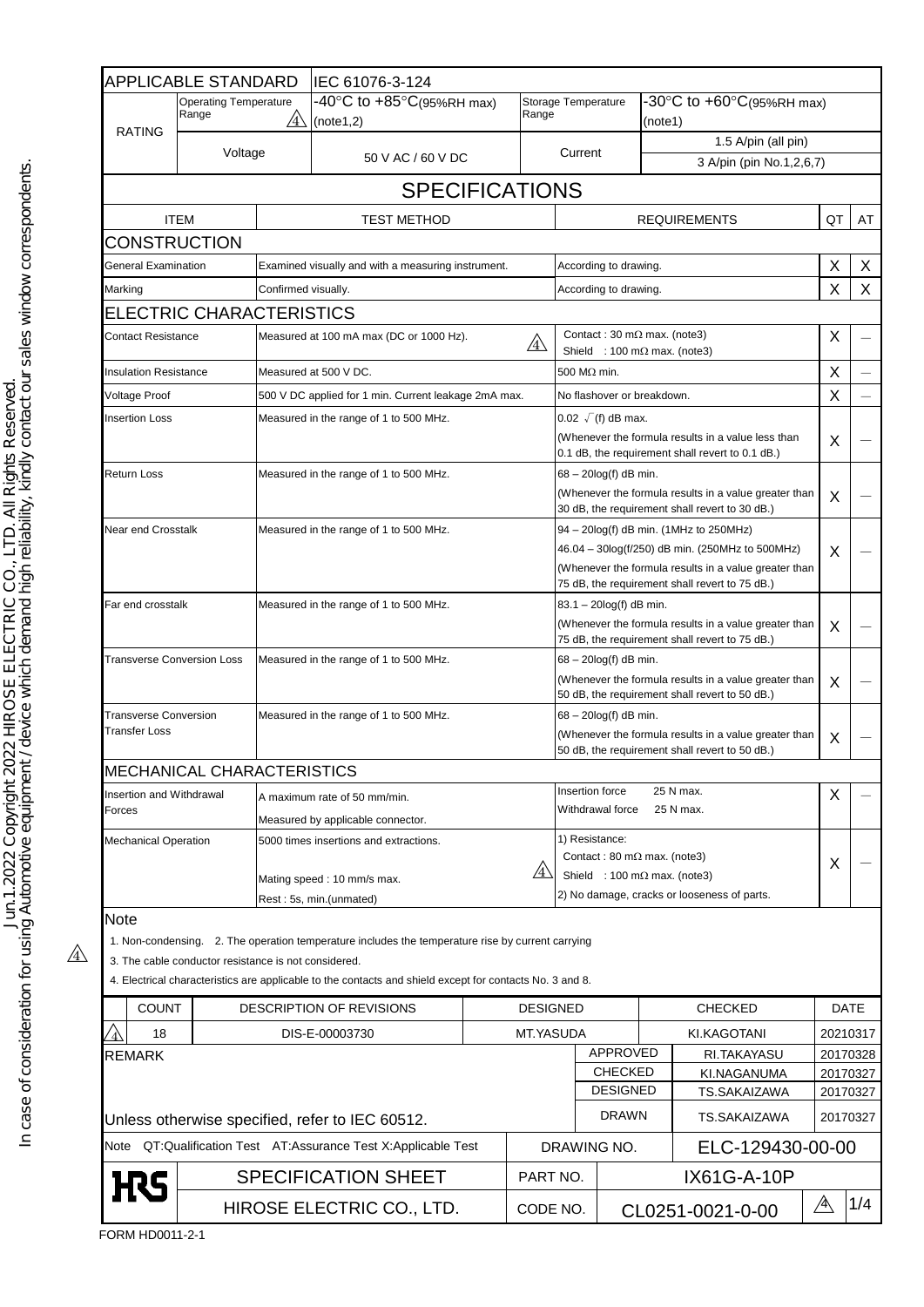|                                                              |                                           | <b>SPECIFICATIONS</b>                                                                                                                                                                            |              |                                                                                                                                                                                                                                                                                                                                                                                                                          |                                                                                                                                       |                                                                                                                                                        |    |     |
|--------------------------------------------------------------|-------------------------------------------|--------------------------------------------------------------------------------------------------------------------------------------------------------------------------------------------------|--------------|--------------------------------------------------------------------------------------------------------------------------------------------------------------------------------------------------------------------------------------------------------------------------------------------------------------------------------------------------------------------------------------------------------------------------|---------------------------------------------------------------------------------------------------------------------------------------|--------------------------------------------------------------------------------------------------------------------------------------------------------|----|-----|
|                                                              | <b>ITEM</b>                               | <b>TEST METHOD</b>                                                                                                                                                                               |              |                                                                                                                                                                                                                                                                                                                                                                                                                          |                                                                                                                                       | <b>REQUIREMENTS</b>                                                                                                                                    | QT | AT  |
| Vibration ,sinusoidal                                        |                                           | Frequency 10 to 500 Hz<br>$0.35$ mm, 50 m/s <sup>2</sup>                                                                                                                                         | $\mathbb{A}$ |                                                                                                                                                                                                                                                                                                                                                                                                                          |                                                                                                                                       | 1) No electrical discontinuity of $1\mu s$ . (note4)<br>2) No damage, cracks or looseness of parts.                                                    | X  |     |
|                                                              |                                           | 2hrs in each of 3 mutually perpendicular axis.                                                                                                                                                   |              |                                                                                                                                                                                                                                                                                                                                                                                                                          |                                                                                                                                       |                                                                                                                                                        |    |     |
| <b>Fretting Corrosion</b>                                    |                                           | 490 m/s <sup>2</sup> , 30 times/min at 1000 times.                                                                                                                                               |              |                                                                                                                                                                                                                                                                                                                                                                                                                          |                                                                                                                                       | 1) No electrical discontinuity of $1\mu s$ . (note4)                                                                                                   |    |     |
|                                                              |                                           | $\mathbb{A}$                                                                                                                                                                                     |              |                                                                                                                                                                                                                                                                                                                                                                                                                          | 2) No damage, cracks or looseness of parts.                                                                                           |                                                                                                                                                        | X  |     |
| Mechanical Shock                                             |                                           | Subject mated specimens to 300 m/s <sup>2</sup> half-sine shock pulses<br>of 11 milliseconds duration, 3 shocks in both directions of 3<br>mutually perpendicular directions (totally 18 shocks) | <u>/4\</u>   | 2) Resistance:                                                                                                                                                                                                                                                                                                                                                                                                           | Contact: 80 m $\Omega$ max. (note4)<br>Shield : 100 m $\Omega$ max. (note4)                                                           | 1) No electrical discontinuity of $1\mu s$ . (note4)<br>3) No damage, cracks or looseness of parts.                                                    | Χ  |     |
| Effectiveness of the connector<br>coupling device            |                                           | Applying 80 N force for the mating axis direction in state in<br>fitted with applicable connector.                                                                                               |              |                                                                                                                                                                                                                                                                                                                                                                                                                          | No unlocking, damage, cracks or looseness of parts.                                                                                   |                                                                                                                                                        |    |     |
| Locking device mechanical<br>operations                      |                                           | 10000 cycles<br>20 cycles/min max                                                                                                                                                                |              |                                                                                                                                                                                                                                                                                                                                                                                                                          | 1) Insertion and Withdrawal Forces<br>Insertion force<br>Withdrawal force                                                             | 25 N max.<br>25 N max.<br>2) No damage, cracks or looseness of parts.                                                                                  | Χ  |     |
| <b>Wrenching Strength</b>                                    |                                           | Applying 25times of 30 N 1s for 2 axis direction on tip of plug<br>case in state in fitted with applicable connector.                                                                            |              |                                                                                                                                                                                                                                                                                                                                                                                                                          |                                                                                                                                       | No damage, cracks or looseness of parts.                                                                                                               | Х  |     |
|                                                              |                                           | ENVIRONMENTAL CHARACTERISTICS                                                                                                                                                                    |              |                                                                                                                                                                                                                                                                                                                                                                                                                          |                                                                                                                                       |                                                                                                                                                        |    |     |
|                                                              | Rapid Change of Temperature<br>$\angle 4$ | Subject mated specimens to 10 cycles between -55°C and<br>85°C with 30 minutes dwell at temp. extremes and 2 to 3<br>minutes transition between temperatures.                                    | $\mathbb{A}$ | 2) Resistance:                                                                                                                                                                                                                                                                                                                                                                                                           | Current leakage 2mA max.<br>No flashover or breakdown.<br>Contact: 80 m $\Omega$ max. (note3)<br>Shield : 100 m $\Omega$ max. (note3) | 1) Voltage proof: 500 V DC applied for 1 min.<br>3) Insulation resistance: 500 M $\Omega$ min. (at dry)<br>4) No damage, cracks or looseness of parts. | X  |     |
| Humidity / Temperature<br>Cycling<br>Damp Heat, Steady State |                                           | Low temperature 25 °C;<br>High temperature 65 °C;<br>Cold sub-cycle $-10$ °C;<br>Relative humidity 93 %<br>Duration 10 / each 24 h<br>(IEC 60068-2-38, test Z / AD)                              | /4           | 1) Voltage proof: 500 V DC applied for 1 min.<br>Current leakage 2mA max.<br>No flashover or breakdown.<br>2) Resistance:<br>Contact: 80 m $\Omega$ max. (note3)<br>Shield : 100 m $\Omega$ max. (note3)<br>3) Insulation resistance: 500 M $\Omega$ min. (at dry)<br>4) Insertion and Withdrawal Forces<br>Insertion force<br>25 N max.<br>Withdrawal force<br>25 N max.<br>5) No damage, cracks or looseness of parts. |                                                                                                                                       |                                                                                                                                                        | Χ  |     |
|                                                              |                                           | Subject mated specimens to a relative humidity of 93 % at a<br>temperature of 40°C during 21 days.<br>/4                                                                                         |              | 1) Voltage proof: 500 V DC applied for 1 min.<br>Current leakage 2mA max.<br>No flashover or breakdown.<br>2) Resistance:<br>Contact: 80 m $\Omega$ max. (note3)<br>Shield : 100 m $\Omega$ max. (note3)<br>3) Insulation resistance: 500 M $\Omega$ min. (at dry)<br>4) Insertion and Withdrawal Forces<br>25 N max.<br>Insertion force<br>25 N max.<br>Withdrawal force<br>5) No damage, cracks or looseness of parts. |                                                                                                                                       |                                                                                                                                                        | X  |     |
| Note                                                         |                                           | QT:Qualification Test AT:Assurance Test X:Applicable Test                                                                                                                                        |              | DRAWING NO.                                                                                                                                                                                                                                                                                                                                                                                                              |                                                                                                                                       | ELC-129430-00-00                                                                                                                                       |    |     |
| <b>H</b> S                                                   |                                           | <b>SPECIFICATION SHEET</b>                                                                                                                                                                       |              | IX61G-A-10P<br>PART NO.                                                                                                                                                                                                                                                                                                                                                                                                  |                                                                                                                                       |                                                                                                                                                        |    |     |
|                                                              | HIROSE ELECTRIC CO., LTD.                 |                                                                                                                                                                                                  |              | CL0251-0021-0-00<br>CODE NO                                                                                                                                                                                                                                                                                                                                                                                              |                                                                                                                                       |                                                                                                                                                        | ⚠  | 2/4 |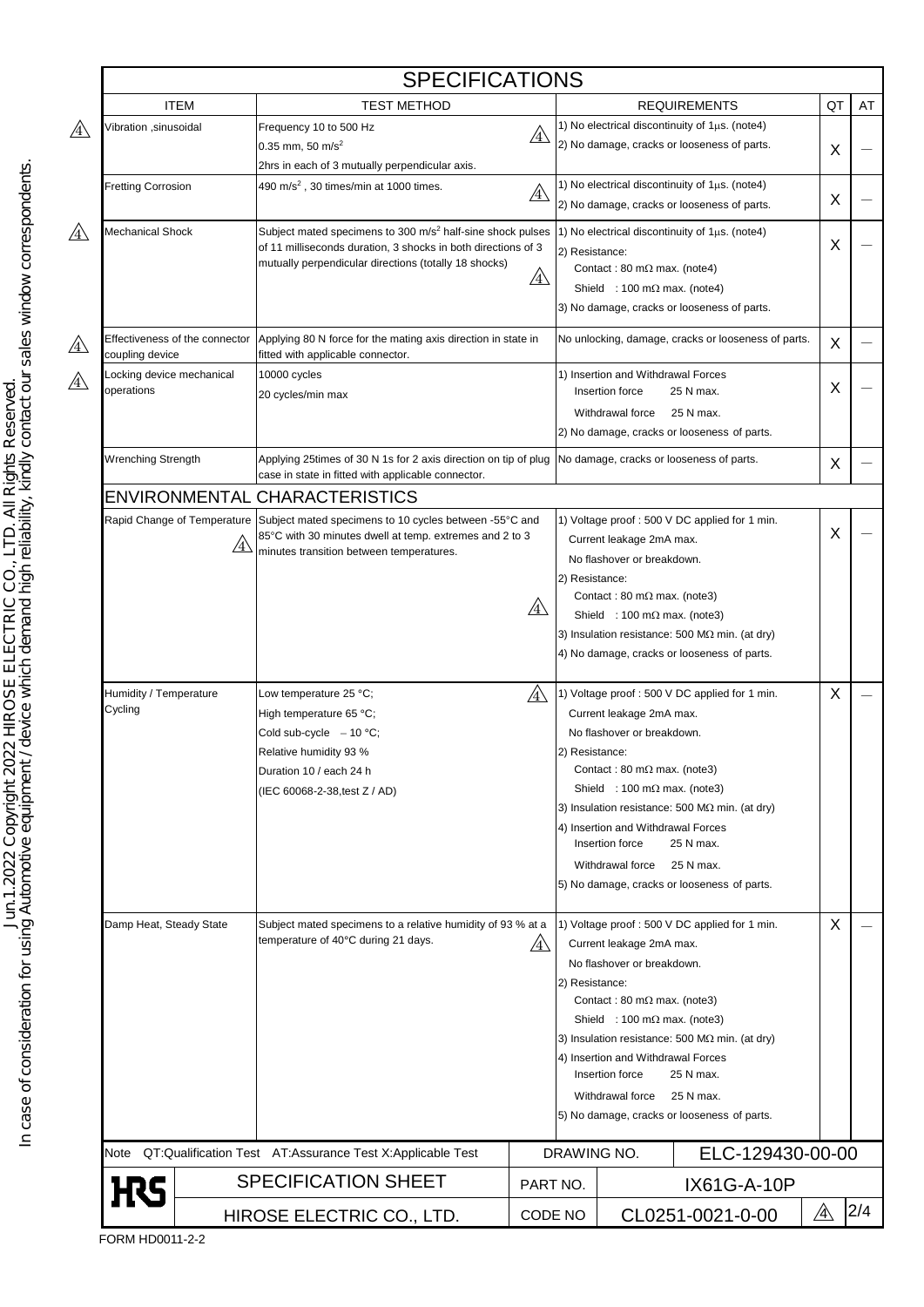| <b>SPECIFICATIONS</b>           |                           |                                                                                                                                                                                                                                                                                            |              |                                                       |                                                                                                                                                                                                                                                                                                                                                                  |                  |     |  |  |  |  |
|---------------------------------|---------------------------|--------------------------------------------------------------------------------------------------------------------------------------------------------------------------------------------------------------------------------------------------------------------------------------------|--------------|-------------------------------------------------------|------------------------------------------------------------------------------------------------------------------------------------------------------------------------------------------------------------------------------------------------------------------------------------------------------------------------------------------------------------------|------------------|-----|--|--|--|--|
| <b>ITEM</b>                     |                           | <b>TEST METHOD</b>                                                                                                                                                                                                                                                                         |              |                                                       | <b>REQUIREMENTS</b>                                                                                                                                                                                                                                                                                                                                              | QT               | AT  |  |  |  |  |
|                                 |                           | <b>ENVIRONMENTAL CHARACTERISTICS</b>                                                                                                                                                                                                                                                       |              |                                                       |                                                                                                                                                                                                                                                                                                                                                                  |                  |     |  |  |  |  |
| Dry Heat                        |                           | Subject to +85 $\pm$ 2 °C, 21 days.<br>(mating applicable connector)                                                                                                                                                                                                                       | $\mathbb{A}$ | 2) Resistance:<br>Insertion force<br>Withdrawal force | 1) Voltage proof : 500 V DC applied for 1 min.<br>Current leakage 2mA max.<br>No flashover or breakdown.<br>Contact: 80 m $\Omega$ max. (note3)<br>Shield : 100 m $\Omega$ max. (note3)<br>3) Insulation resistance: 500 M $\Omega$ min. (at dry)<br>4) Insertion and Withdrawal Forces<br>25 N max.<br>25 N max.<br>5) No damage, cracks or looseness of parts. | X                |     |  |  |  |  |
| Cold                            |                           | Subject to -55 $\pm$ 3 °C, 10 days.<br>(mating applicable connector)                                                                                                                                                                                                                       | /4           | 2) Resistance:<br>Insertion force<br>Withdrawal force | 1) Voltage proof: 500 V DC applied for 1 min.<br>Current leakage 2mA max.<br>No flashover or breakdown.<br>Contact: 80 m $\Omega$ max. (note3)<br>Shield : 100 m $\Omega$ max. (note3)<br>3) Insulation resistance: 500 M $\Omega$ min. (at dry)<br>4) Insertion and Withdrawal Forces<br>25 N max.<br>25 N max.<br>5) No damage, cracks or looseness of parts.  | X                |     |  |  |  |  |
| <b>Corrosion Salt Mist</b>      |                           | Subject to 5 % salt water, $35 \pm 2$ °C, 48h.<br>(leave under unmated condition.)                                                                                                                                                                                                         |              |                                                       | No heavy corrosion of contacts.                                                                                                                                                                                                                                                                                                                                  | X                |     |  |  |  |  |
| Mixed Flowing Gas Corrosion     |                           | Test temperature : +25 $\pm$ 1 °C, Relative humidity : 75 $\pm$ 3 %<br>$H_2S: 10 \pm 5$ ppb, $NO_2: 200 \pm 50$ ppb<br>$Cl_2$ : 10±5 ppb, SO <sub>2</sub> : 200±20 ppb<br>Leave the samples for 4 days with mated.<br>The same is performed with unmated samples.<br>(IEC 60512, method 4) | /4\          | 1) Resistance:                                        | Contact: 80 m $\Omega$ max. (note3)<br>Shield : 100 m $\Omega$ max. (note3)<br>2) No damage, cracks or looseness of parts.                                                                                                                                                                                                                                       | X                |     |  |  |  |  |
| Solderability                   |                           | Soldering point immersed in solder bath<br>of +245 $\pm$ 3 °C, 3 sec. (using type r flax)                                                                                                                                                                                                  |              | the surface being immersed.                           | Solder shall cover minimum of 95 % of                                                                                                                                                                                                                                                                                                                            | X                |     |  |  |  |  |
| Resistance To<br>Soldering Heat |                           | A profile is shown in Fig-1, under 2 cycles.                                                                                                                                                                                                                                               |              |                                                       | No deformation or significant looseness of contacts.                                                                                                                                                                                                                                                                                                             | X                |     |  |  |  |  |
|                                 |                           |                                                                                                                                                                                                                                                                                            |              |                                                       |                                                                                                                                                                                                                                                                                                                                                                  |                  |     |  |  |  |  |
|                                 |                           | Note QT:Qualification Test AT:Assurance Test X:Applicable Test                                                                                                                                                                                                                             |              | DRAWING NO.                                           |                                                                                                                                                                                                                                                                                                                                                                  | ELC-129430-00-00 |     |  |  |  |  |
| <b>H</b> S                      |                           | <b>SPECIFICATION SHEET</b>                                                                                                                                                                                                                                                                 | PART NO.     |                                                       | IX61G-A-10P                                                                                                                                                                                                                                                                                                                                                      |                  |     |  |  |  |  |
|                                 | HIROSE ELECTRIC CO., LTD. |                                                                                                                                                                                                                                                                                            |              | CODE NO                                               | CL0251-0021-0-00                                                                                                                                                                                                                                                                                                                                                 | $\mathbb{A}$     | 3/4 |  |  |  |  |

In case of consideration for using Automotive equipment / device which demand high reliability, kindly contact our sales window correspondents.<br>In case of consideration for using Automotive equipment / device which demand In case of consideration for using Automotive equipment / device which demand high reliability, kindly contact our sales window correspondents.Jun.1.2022 Copyright 2022 HIROSE ELECTRIC CO., LTD. All Rights Reserved.